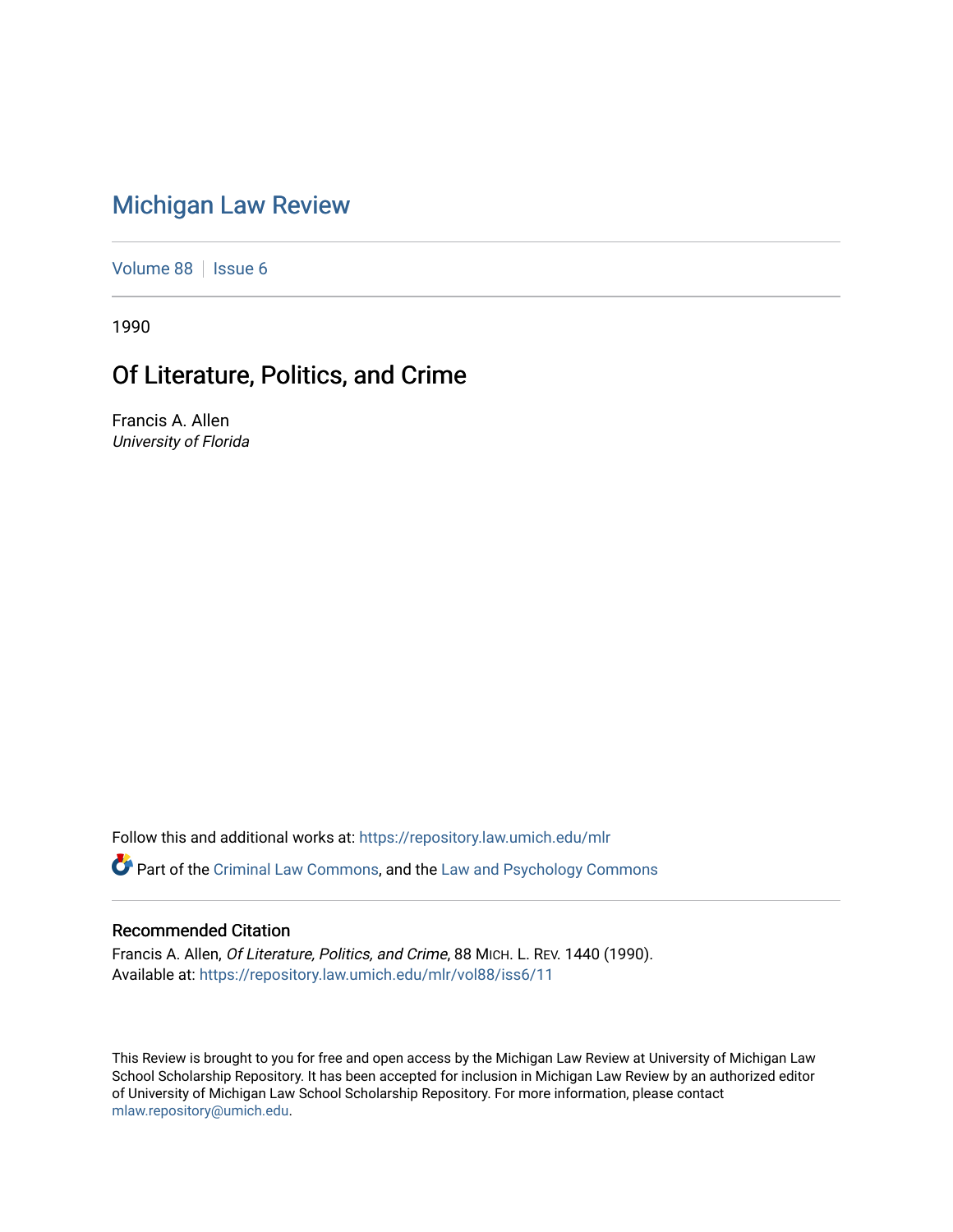### **OF LITERATURE, POLITICS, AND CRIME**

#### *Francis A. Allen\**

SEDUCTIONS OF CRIME: MORAL AND SENSUAL ATTRACTIONS IN DOING EVIL. By *Jack Katz.* New York: Basic Books, Inc. 1988. Pp. viii, 367. \$19.95.

*Seductions of Crime* is a serious work, but not a solemn one. Of the areas of social theory, thought concerned with criminal behavior  $-$  particularly that expressed in political discourse  $-$  most frequently tends to be solemn rather than serious. Solemn thought about crime encourages the drawing of sharp distinctions between the criminal and the good citizen. It leads to dichotomies like Richard Nixon's between the "criminal forces" and the "peace forces," between "we" and "they." Yet criminal behavior is human behavior, and because of this the motivations and symbolic strategies of deviants are perhaps more readily accessible and understandable to the rest of us than has sometimes been supposed. *Seductions of Crime* suggests that thought about crime and delinquency may be less solemn, more serious, and perhaps more effective if we trouble to study the mainsprings of motivation discernible in criminal activity.

Professor Jack Katz<sup>1</sup> may thus be seen as contributing to the literature of "crime causation." In this respect, at least, he is in the grand tradition of criminological writing. Since the waning of classical criminology (as represented by the works of eighteenth-century writers like Beccaria and Voltaire), etiological theories have held a central place in criminological thought. Inspection of criminology textbooks in wide use in mid-century classrooms reveals that the issues of dominant concern centered on theories of crime causation and strategies of correctional treatment of convicted offenders.2 But if Katz's etiological interests may be viewed as traditional, he emphatically separates himself from the methodology of positivist criminology. Being only an unsystematic and (especially in recent years) sporadic reader of contemporary criminological literature, I am unable to perform the useful task of accurately locating Professor Katz's book among the various schools and currents of contemporary criminology. His work ex-

<sup>•</sup> Hubert C. Hurst Professor of Law, University of Florida; Edson R. Sunderland Professor of Law Emeritus, University of Michigan. A.B. 1941, Cornell College; LL.B. 1946, Northwestern University; J.D. (Hon.) 1958, Cornell College; LL.D. 1980, Victoria. - Ed.

<sup>1.</sup> Associate Professor of Sociology, U.C.L.A.

<sup>2.</sup> E.g., R. CALDWELL, CRIMINOLOGY (1956); E. SUTHERLAND, PRINCIPLES OF CRIMINOL· OGY (4th ed. 1947); D. TAFT, CRIMINOLOGY (3d ed. 1950).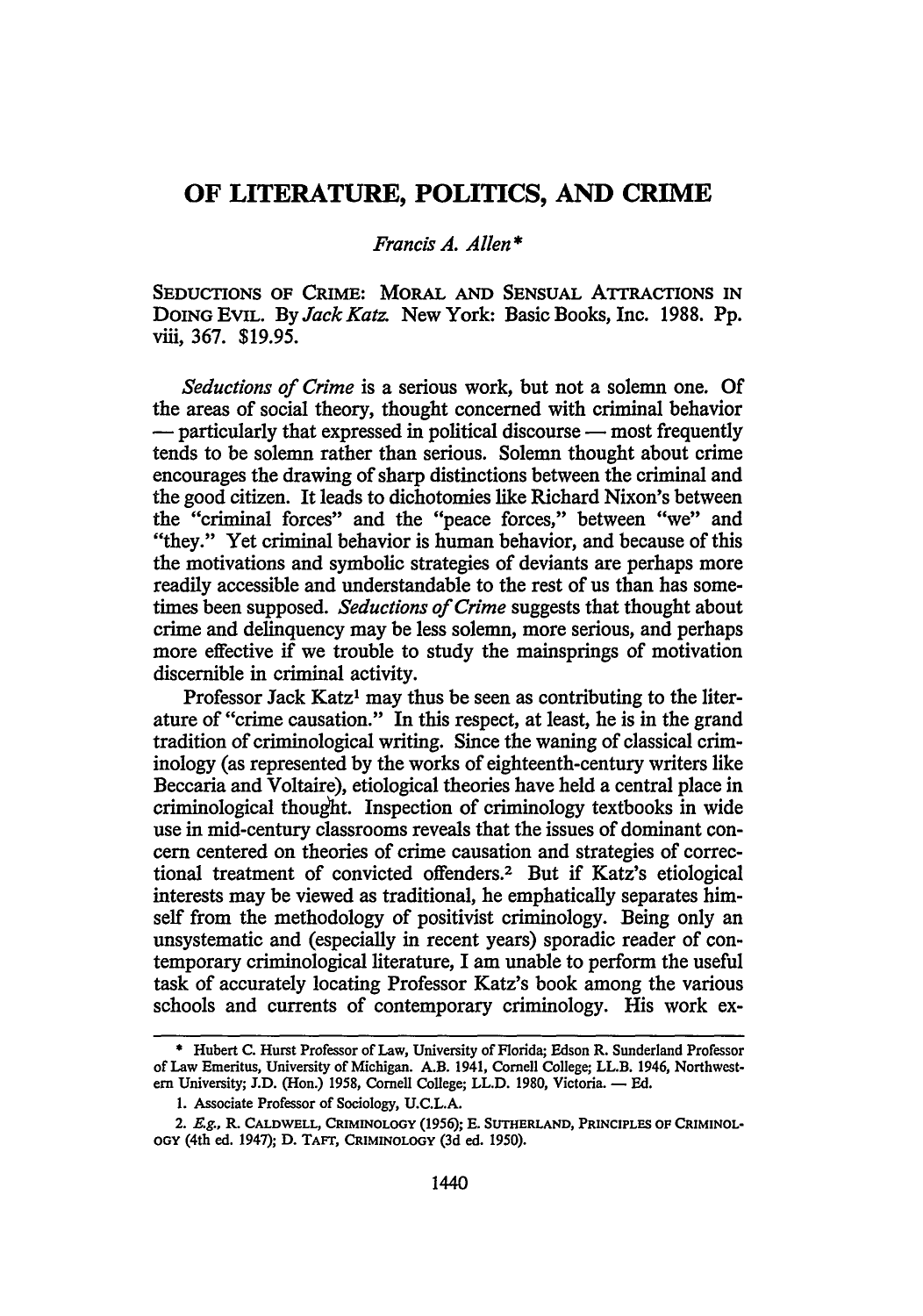presses the phenomenological tradition, in that the "meaning" of deviant behavior is sought not, or not entirely, in generalized social forces, but rather in the definitions and understandings of the activity drawn by the participants themselves. There appears to be affinity between this work and those of such writers as David Matza, Erving Goffman, and Howard Becker, names that appear prominently in Katz's footnote citations. 3

Katz does not delay in expressing his dissatisfactions with positivist etiological theory. The traditional positivist approach seeks to explain the phenomena of criminal deviance by references to broad background causes, "forces" like economic deprivation, repressive social structure, deviant subcultural influences, constitutional or genetic factors, psychological pathologies, and the like.<sup>4</sup> Not only has there not been wide consensus among the positivists on what the causative factors are or what relative weight should be assigned to each, but also, according to the author, positivist etiological theory has revealed its insufficiency as an explanatory device. Early in the volume Katz crisply itemizes some of its major deficiencies: (1) many persons in the causal categories do not commit crimes; (2) many who commit crimes do not fit into the categories; and (3) many persons within the categories do commit crimes, but may go for long periods without doing so (pp. 3-4).

The author would mend, or at least minimize, the failings of positivist theory through an approach that divides the phenomenon of deviance into what he calls the "foreground" and "background."5 The foreground consists of the experience of deviant behavior as perceived by the individual actor, his motives and symbolic purposes, and the sensual satisfactions that he or she may derive from the deviant role. The motives of the offender, Katz believes, are in many cases ignored or unaccounted for in positivist theory. Next, the author considers background, the social, cultural, and economic context in which the various forms of deviant behavior occur. Here the analysis encompasses factors that figure more prominently in traditional positivist theory. Exclusive explanatory power, however, is not attributed to the background factors. If I understand him correctly, Katz believes that inquiry into both foreground and background provides mutual benefits for the understanding of each.

But how is the foreground of deviant behavior to be penetrated?

<sup>3.</sup> *E.g.,* E. GOFFMAN, FRAME ANALYSIS: AN EssAY ON THE ORGANIZATION OF EXPERI-ENCE (1974); D. MATZA, DELINQUENCY AND DRIFT (1964); Becker, *Becoming a Marihuana User,* 59 AM. J. Soc. 235 (1953).

<sup>4.</sup> For a brief general discussion, see Drapkin, *Criminology: Intellectual History,* 2 ENCY. CRIME AND JUSTICE 547, *550-55* (1983).

*<sup>5.</sup>* "I propose that empirical research turn the direction of inquiry to focus initially on the foreground, rather than the background of crime. Let us for once make it our first priority to understand the qualities of experience that distinguish different forms of criminality.<sup> $\ddot{\textbf{v}}$ </sup> P. 4.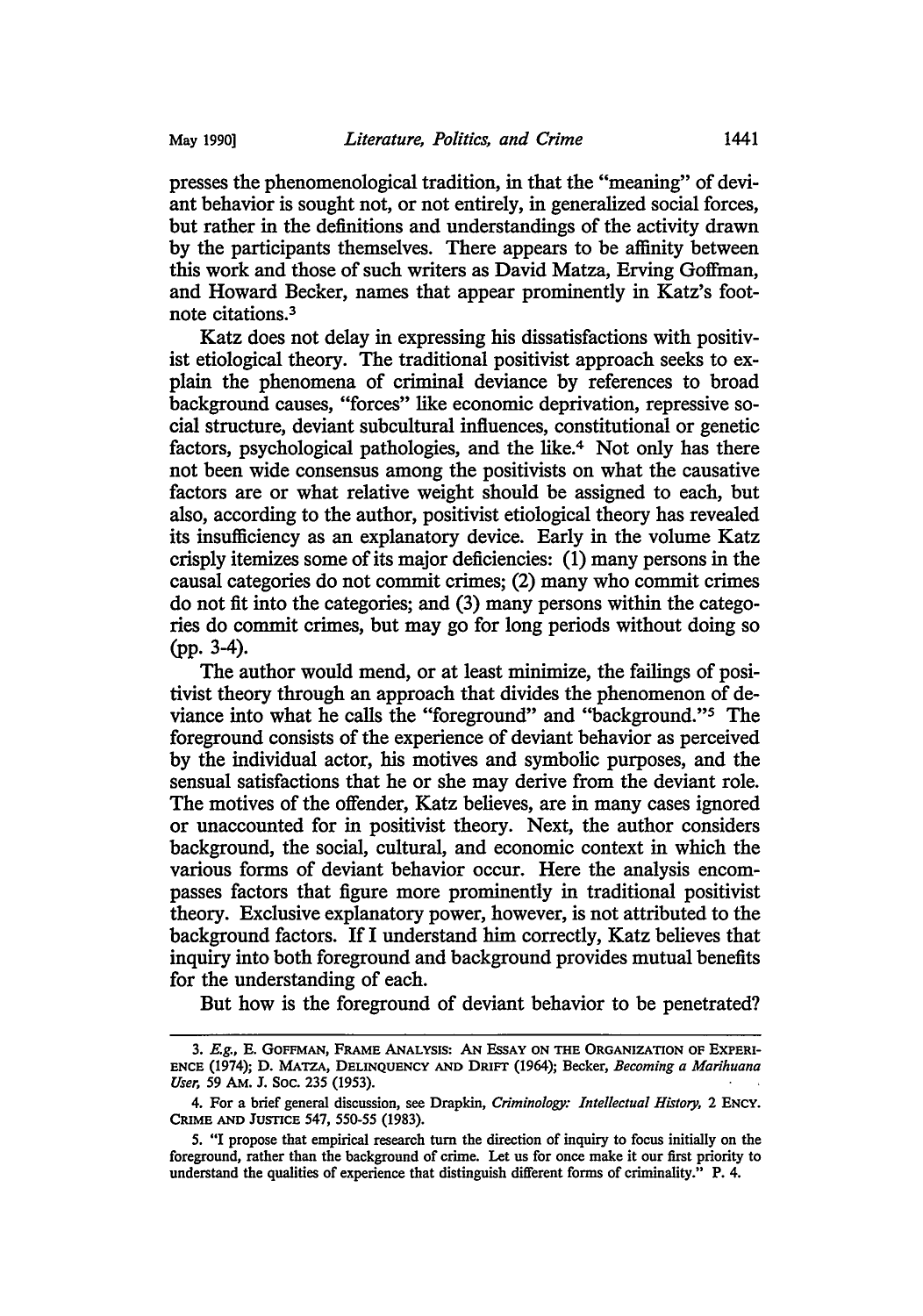How is an investigator to gain understanding of the perceptions and purposes of individuals engaged in such behavior? Interest in the perceptions of individual deviants, of course, does not begin with Katz's study. As early as the 1920s, Frederic Thrasher had noted the "play" element in much delinquent behavior of adolescent groups in Chicago.<sup>6</sup> Indeed, there is a substantial literature of interviews, biographies, and autobiographies of offenders in which individual deviants narrate their life histories, and speak to the techniques, motivations, and satisfactions of deviant careers.7 Katz's analysis rests largely on this existing literature. But, however indispensable the literature to Katz's purposes, it is clear that individual accounts cannot simply be taken at face value. In some instances the assertions of the deviants are flatly rejected, as those of professional armed robbers who assert a rational utilitarian professionalism about their enterprises that Katz believes is refuted by their actual conduct and styles of life (pp. 166- 67). Certainly, statistics, graphs, and the like (the processes recently described to me by a young scholar as "fact crunching") make only peripheral contributions to one who would uncover the individual sensual satisfactions and symbolic significances of deviant careers. I am not sure that a wholly satisfactory label can be attached to Katz's diverse methodology. For present purposes, I shall describe it as a process of imaginative reconstruction.

Someone has said (I have lost the source) that sympathy is a kind of knowledge, an insight seemingly lacking in much of the gender and racial controversy in modern American society. The cultivation of empathy, rather than sympathy, is perhaps the better way to describe Katz's effort. In seeking to display the subjective seductions of crime in a wide range of deviant behaviors, he concerns himself with symbols, the nuances of social interaction, the etymology of the language employed, cultural artifacts, graffiti, and much more.<sup>8</sup> Readers of psychoanalytical literature will be familiar with its wide-ranging searches

<sup>6.</sup> F. THRASHER, THE GANG (1927).

<sup>7.</sup> E.g., c. CONWELL, THE PROFESSIONAL THIEF (E. Sutherland ed. 1937); c. SHAW, THE JACK-ROLLER: A DELINQUENT BOY'S OWN STORY (1930).

<sup>8.</sup> Early in the volume Katz appends a footnote, the meaning and purpose of which are not entirely clear to me: "Note that there is no question here of 'getting into the offender's mind.' The key evidentiary facts are what was said and done, in what order, and what was not said and done. Neither the evidence nor the theoretical focus is on what is 'in the mind' of the subject." P. 326 n.2. A statement of the situation, which may be substantially consistent with Katz's views, follows: It is a truism that human beings are incapable of direct sensory perceptions of the events occurring in the minds of other persons. It is this incapacity that contributes so largely to the isolation of the human condition, and which was given expression in the old common law aphorism: "Even the Devil knoweth not the mind of man." What we know of the subjective states of others is that inferred from observations of what others say or do not say, how they say it, their deeds and omissions, body language, and the like. Thus our knowledge of the events in the subjective lives of others rests on foundations that are invincibly objective. That fact, however, does not make such knowledge, although indirect, "unreal." Indeed, we repeatedly stake our lives on it.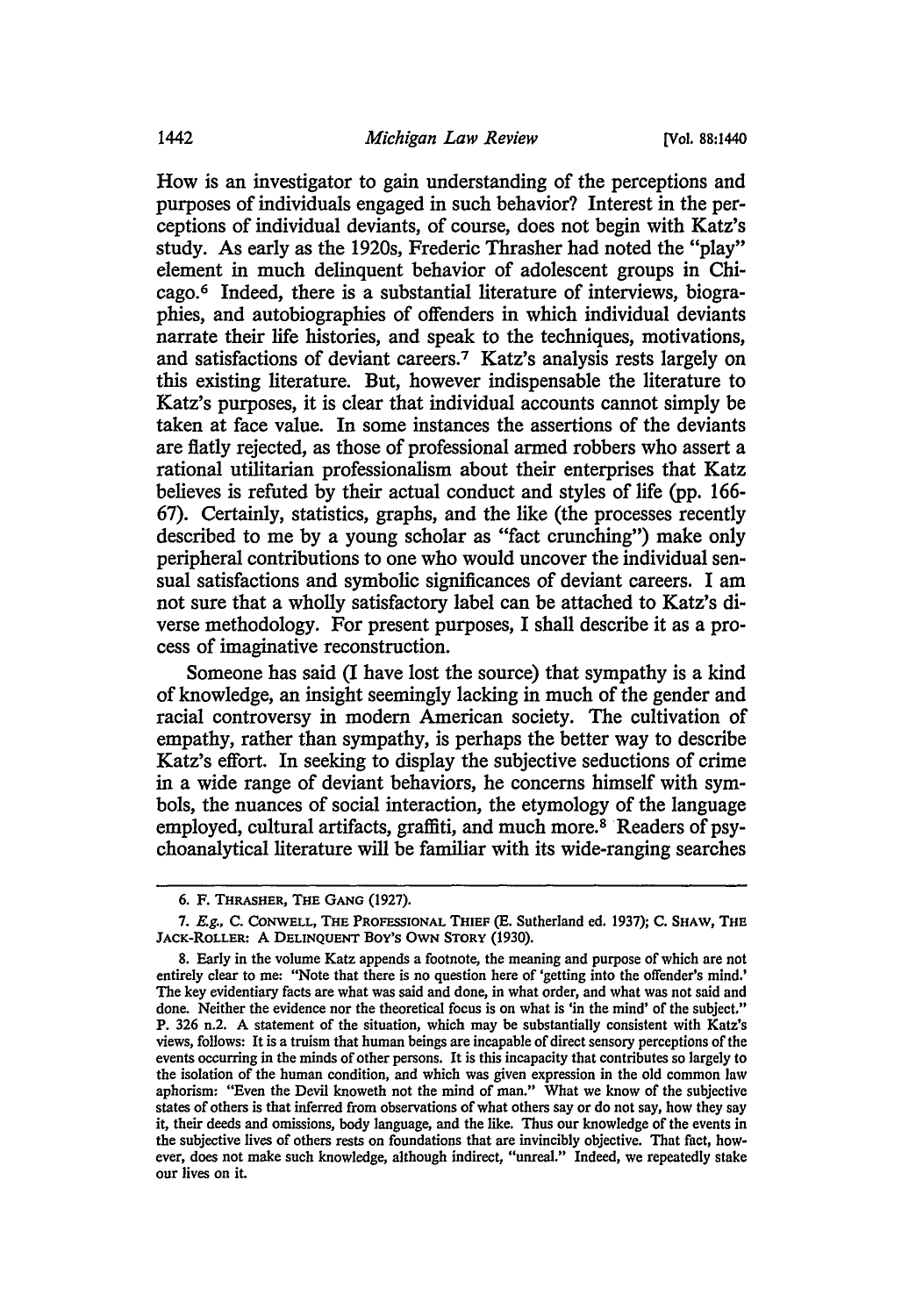for meaning, but I suspect that persons coming to this book from outside the precincts of social science may be surprised and even startled by what they encounter; for Katz's methods resemble those of poetry and the arts. Perhaps from this study one may derive support for the assertions, long advanced by humanists, that there are levels of meaning and reality that can be reached *only* through the devices of empathetic understanding.

An illustration of Katz's technique of imaginative reconstruction may serve a useful purpose. In a chapter entitled "Sneaky Thrills" (ch. 2), the writer delineates the motivations for and the sensual satisfactions derived from shoplifting by a number of adolescent girls. The material advantages of theft are seen by the author as of low, almost incidental, significance. The narrative of one of the young shoplifters contains the sentence: "It would be so easy for me to get the chapstick without attracting attention and simply place it in my pocket" (p. 55). The ordinary reader is unlikely to find anything particularly arresting about the reference to the girl's pocket. A pocket, after all, would seem to be the natural and ordinary place in which to hide an object the size of a chapstick. But hear Katz:

On the far side of "It would be so easy" is an appreciation of the object already in her pocket. Now she has imagined not just the thing and a secret, collusive relationship with it; she perceives the thing as having transcended her personal boundaries and as residing in her pocket. The thing has demonstrated its power to act in her world by bringing her pocket into experiential existence. 9

The writer's techniques of imaginative reconstruction may well prove unsettling to some readers. For however disciplined these inferences of the deviants' motivations and subjective satisfactions may be, are they capable of producing a body of knowledge and insight at once communicable and useful to other persons? The novelist, presumably, believes in the feasibility of such communication, but what about those who turn to social science for enlightenment when pondering mundane issues of social policy? While questions about the book's methodology inevitably arise, my own conclusion is not adverse to its legitimacy and usefulness. Katz's constructions, after all, are not made "at large." He must work within empirically established parameters; conduct must be explained and questions answered. This is not

<sup>9.</sup> P. *55.* The passage continues:

The ordinary customer, even one being seduced to a purchase by the charm of an object, would not be aware of the pocket in which she would place her purchase until, through inserting the object, she would sense herself creating her sensual awareness of the pocket. But a flirtation with the project of theft can make the pocket exist for the person before the object has entered it, and through the powers of the object itself. Through nothing more than the sheer power of a slight bit of deviant intention, a pocket can magically come alive. In more detailed accounts, we would find descriptions of just how the pocket is sensually alive: perhaps hot or perhaps begging to be filled. Pp. 55-56.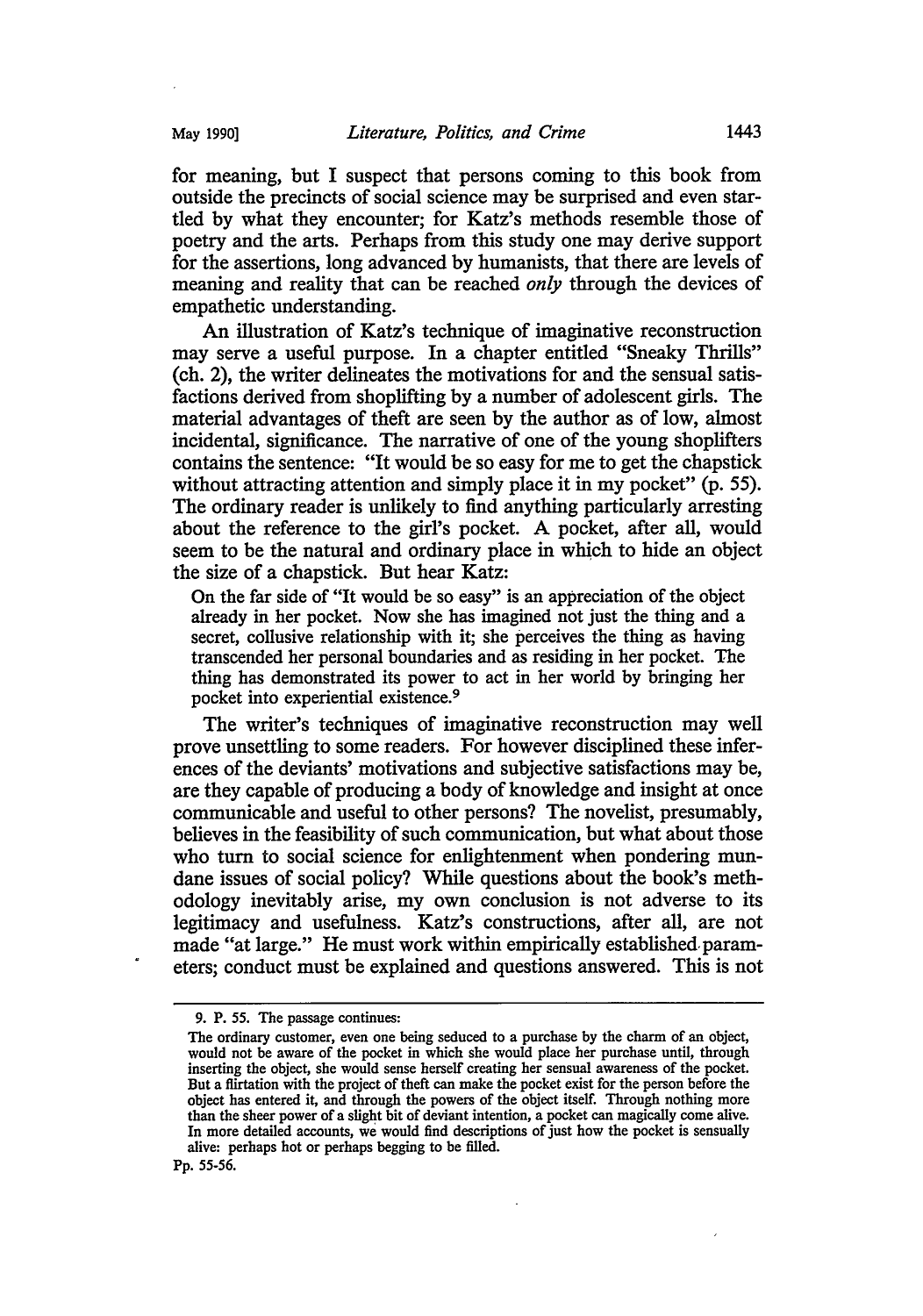to deny that alternative reconstructions of the subjective reality of deviants may often be possible. One of the varieties of deviant behavior described by Katz, for example, consists of killings in heats of passion, which he describes as "righteous slaughter" (p. 12). These are killings that follow the deadly sequence of emotional states in the killer that lead from humiliation, to rage, to lethal violence. It occurs to me that some domestic killings might better be understood as the outcome of power struggles in the home, killings that perhaps fancifully can be seen as a species of political crime. In any event, complete consensus on the interpretation of the phenomena the author is dealing with seems hardly a realistic objective. One wonders, moreover, whether Katz's methodology produces any greater opportunities for divergent understandings than those that have characterized criminological thought for a century or more. Ultimately theory of the sort advanced in this book must meet a pragmatic test: Does it, in the long run, enlarge the understanding and proficiency of those who seek to use it? Experience may prove that it does. At the least, *Seductions of Crime* demonstrates that the reality of criminal deviance is denser than many of us may have understood, and makes more difficult the retention of easy assumptions about conformity and deviance in our society that have often undergirded thought and policy in the past.

Among the prime attractions of the book is the mass of fascinating detail about deviant careers it collects, but especially the wide range of insights it expresses. Katz believes, rightly I think, that the insights have relevance to general social theory, not simply to criminological thought (e.g. pp. 313-17). One of the prominent themes of the book is the notion of "rationality" and its role in the lives of those pursuing deviant careers (e.g. pp. 154-55). The writer is especially critical of the view that deviant behavior, especially that of adolescent gangs and other urban dwellers, can be described simply as an accommodation to the fact of economic deprivation. "Opportunity theory" advances the thesis that young urban dwellers, denied entrée into legitimate channels of material advancement, will seek such advantages in criminal activities. Some disadvantaged youth may not qualify even for rewarding careers in crime, and may react in perverse withdrawal somewarding careers in ermie, and may react in perverse withdrawar some-<br>times involving narcotic addiction.<sup>10</sup> Katz believes that such theories lack adequate explanatory power. Along the whole range of deviant activity he canvasses are to be found behaviors inexplicable in rational utilitarian terms. The adolescent shoplifter is often able to purchase

<sup>10. &</sup>quot;Opportunity theory" has its origins in the writings of Robert K. Merton, and received its most influential modified statement in R. CLOWARD & L. OHLIN, DELINQUENCY AND OP· PORTUNITY: A THEORY OF DELINQUENT GANGS (1960). There seems to be something like a popularized version of opportunity theory emerging in the popular press in connection with the apparent escalation of adolescent involvement in drug dealing in the ghetto. Most of the data relied on by Professor Katz antedates the current levels of drug dealing by adolescents, and it would be interesting to have Professor Katz's views on these developments. *But see* p. 339 n.98.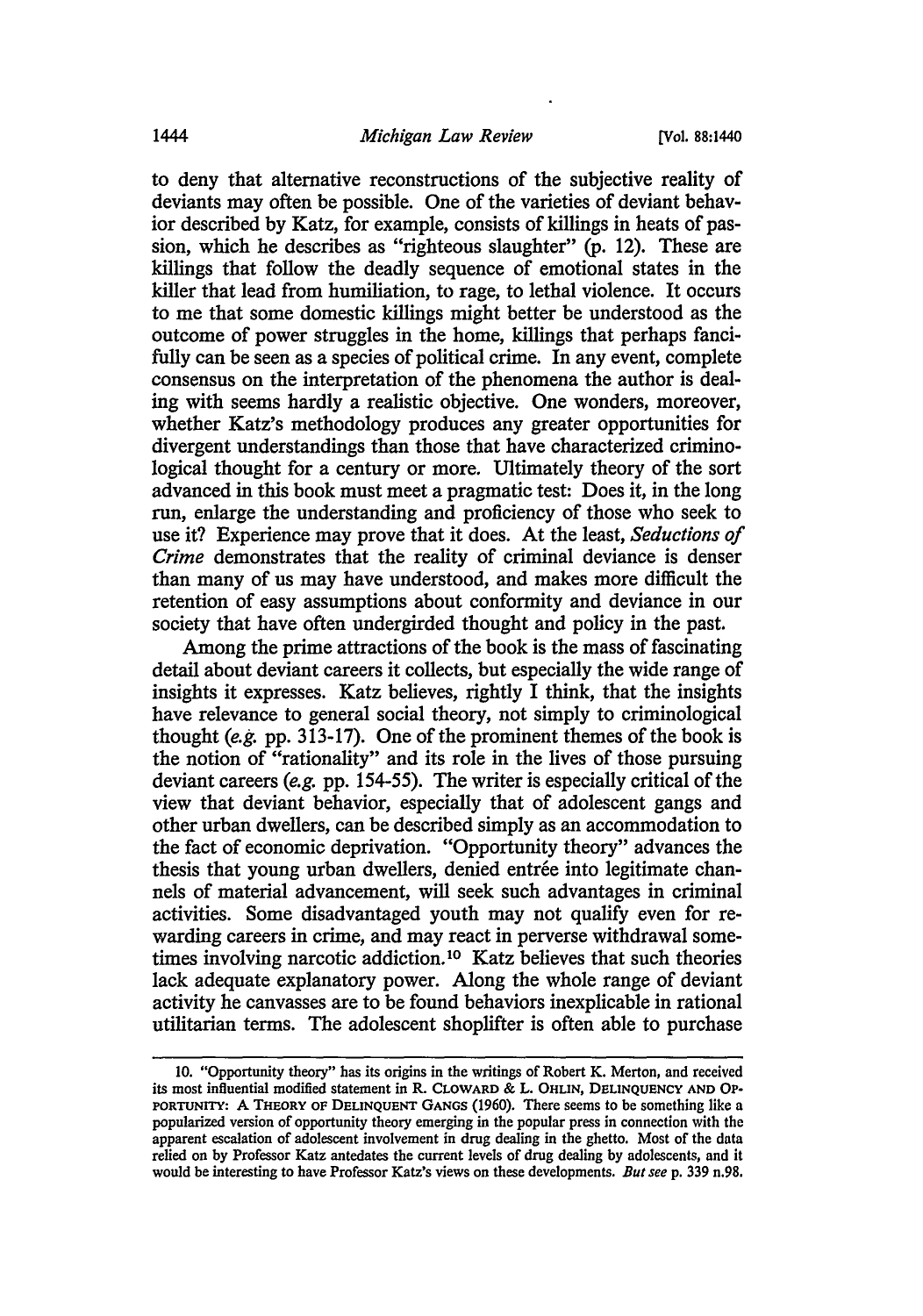the object she steals, and may throw it away after the game of theft is ended. Much gang activity is clearly counter-productive of material gain. The "bad ass" armed robber will not abandon a robbery attempt even when it becomes clear that the economic rewards will be disappointing and when persistence in the attempt places him at risk, perhaps forfeiting opportunities for future gain.

Yet deviant activity must express a logic of its own if attempts to encompass it in comprehensible theory are to succeed. This, of course, is the point of discovering the motives of those participating in deviant behavior. The armed robber, for example, may sacrifice material gain and even personal safety on occasion in the interest of playing a role involving violence and hedonism, one that demands the individual feel always "in control." One of the more fascinating insights is that which posits the rational pursuit of irrationality. The rationality of the larger society, the "others," may be seen as threatening to the adolescent ghetto dweller. Hence he seeks to construct an alien culture accessible and comprehensible only to himself and members of his group, a culture involving arcane rules and expectations wholly at odds with those in the larger world. What Katz describes here may be reflective of cultural changes implicating more than ghetto or barrio society. The rebellion against rationality, after all, was a phenomenon familiar to those on university campuses during the Vietnam era. The rebellion was founded, in part, on the conviction that dedication to rationality snuffs out human capacity for emotion and aesthetic appreciation, and is the basis of inhumane public policies leading to war, environmental destruction, and other social pathologies. Many of the offspring of the suburban bourgeoisie saw in systems of logic and syllogistic thought fetters to bind them to their parents' culture and to frustrate efforts at self-fulfillment.<sup>11</sup>

Another prominent (and poignant) thread in the fabric that Katz has woven is the concept of humiliation. Many of the varieties of deviant behavior discussed in the book may be seen as reactions to assaults on the sense of seltbood and self-worth, humiliations experienced or anticipated. The killer in rage reasserts seltbood, and in destroying the victim who has challenged his human worth, acts to defend what is good. The ghetto youth who creates a largely fictitious alien culture thus seeks refuge from humiliations by "others." The violent armed robber avoids humiliation by striving through violence and potential violence to gain firm and total control of his life. Even the adolescent shoplifter gains pleasure by adroit maneuvers that render her nature and motives opaque to the inquiring eyes and evaluations of others. What appears to emerge from the amassing of these illustrations are social and cultural "backgrounds" to deviant behavior that persistently and insidiously attack the self-regard and sense of autonomy of

<sup>11.</sup> F. ALLEN, LAW, INTELLECT, AND EDUCATION 5-6 (1979).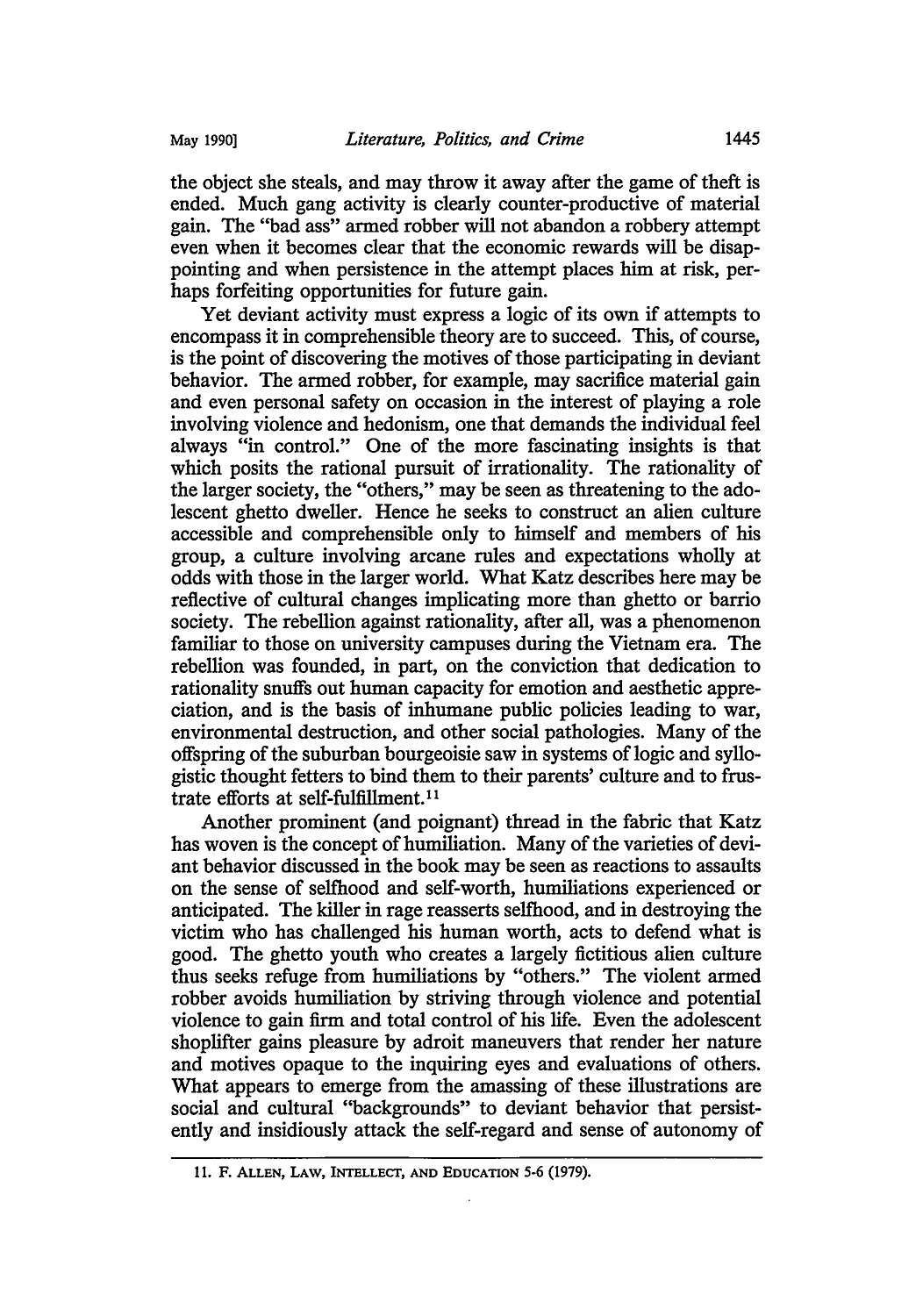large segments of our population, and which lead to adaptations of conduct that appear bizarre when tested by the ordinary assumptions of utilitarian rationality.

Keeping these comments within reasonable bounds necessitates my largely ignoring what Katz has written about the "background" of deviant behavior. I shall refer to only one topic. Katz concludes his text with the following comment: "Perhaps in the end, what we find so repulsive about studying the reality of crime  $-$  the reason we so insistently refuse to look closely at how street criminals destroy others and bungle their way into confinement to save their sense of purposive control over their lives — is the piercing reflection we catch when we steady our glance at those evil men" (p. 324). Clearly Katz believes that the modes of thought and subjective manipulations he observes in those who resort to criminal lifestyles can be replicated in the larger society, even in the current conduct of American foreign policy. The history of efforts to extrapolate theory derived from limited areas of observation to wider social application has often been an unhappy one. Accordingly, caution seems indicated. Yet surely Katz has a point. In the decade just past, American public policy, both domestic and foreign, seems characterized by an increasing tendency toward reliance on the launching of deadly force as the acceptable mode of problem-solving. One wonders what rational calculation of costs and benefits underlay President Bush's complacent announcement that the Panama invasion was "worth it"  $-$  worth, that is, the lives of several hundred persons, substantial physical destruction, and the reigniting of well-founded Latin American suspicions of American purposes. One suspects that many of those who agreed with Bush's evaluation (and that appears to be most of us) pursued a sequence of thought not dissimilar to that described by Katz in cases of "righteous slaughter"  $-$  a movement through frustration, humiliation, anger, and ultimately to violence in defense of the Good.

Truth, like beauty, has 'its own excuse for being, and if (as I believe) Katz has contributed to a deeper understanding of the phenomena of deviance, then no further justification for his work is required. Nevertheless, especially when considering the reader who comes to the work from outside social science, it may be permissible to inquire about its possible applications to the concerns of those who create and administer public policy. I have not found it easy to offer concrete responses to this inquiry. The chapters on the subjective world of gang members provide insights that appear relevant to public school teachers and administrators, but the knowledge gained may prove more discouraging than invigorating. Persons vested with discretionary sentencing powers in criminal cases may, by reading the book, gain greater understanding and compassion. I have found that some of the writer's insights on domestic violence enlivened discussion in my criminal law class. (I suspect, however, that contributions to law